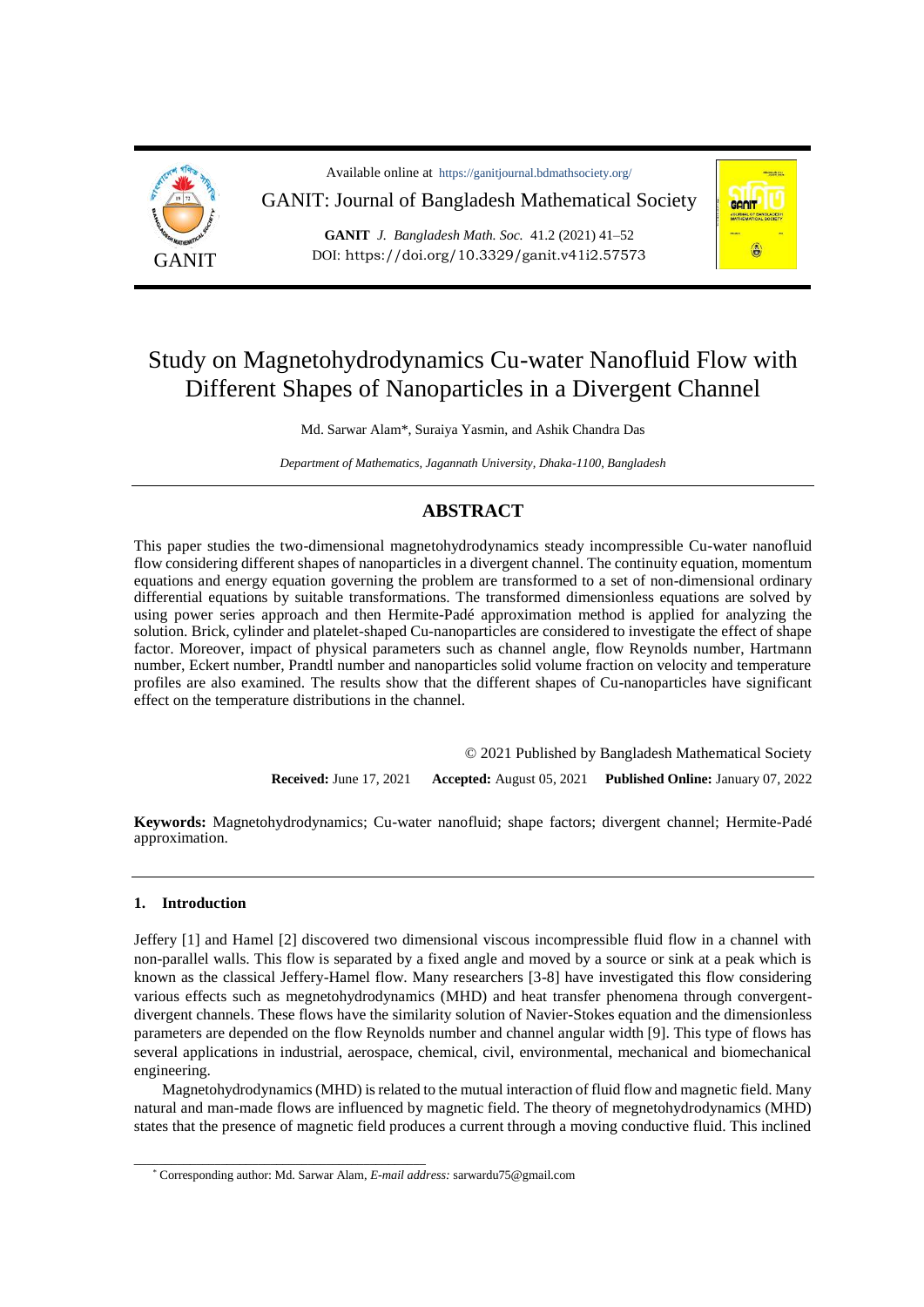current results force on ions of the conductive fluid. The investigation of MHD flow through convergentdivergent channels is not only interesting theoretically but also becomes more applications in mathematical modeling of several industries to design cooling system with liquid metals, MHD generators, accelerators, pumps and flow meters

New types of fluids need to develop, which are more effective in terms of heat exchange performance considering the recent demands of modern technology, including chemical production, power station and microelectronics. Presently, it is seen that the thermal conductivity of fluids has been enhanced with nanoparticles by Choi [10]. Nanoparticles have unique chemical and physical properties and have better thermal conductivity and radiative heat transfer compared to the base fluid only. Nanofluids are engineered dilute colloidal dispersions of nanosized (less than 100 nm) particles in a base fluid such as water, oil and ethylene glycol analysed by Das et al. [11]. These nanoparticles are good conductors of heat and enable the basic fluids to enhance their thermal properties.

An extension of the classical Jeffery-Hamel flows to magnetohydrodynamics was studied by Makinde and Mhone [12]. They explained that the effect of external magnetic field works as a parameter in the solution of magnetohydrodynamics flows in convergent-divergent channels. Makinde and Mhone [13] investigated the terrestrial development of small disturbances in magnetohydrodynamics Jeffery-Hamel flows. This concept described at very small magnetic Reynolds number Rm for the stability of hydromagnetic steady flows in convergent-divergent channels using Chebyshev spectral collocation method. Moradi et al. [14] described the effects of heat transfer and viscous dissipation on the Jeffery-Hamel flow of nanofluids. Alam et al. [15-16], Alam and Khan [17] studied MHD Jeffery-Hamel nanofluid flow for different nanoparticles.

Recently, the effect of nanoparticle shapes on irreversibility analysis of nanofluid flow in a microchannel with radiative heat flux and convective heating was investigated by Sindhu and Gireesha [18]. Asifa et al. [19] performed a comparative fractional study of the significance of shape factor in heat transfer performance of molybdenum-disulfide nanofluid in multiple flow. Moreover, the effects of nanoparticle shape and size on the thermohydraulic performance of plate evaporator using hybrid nanofluids was analysed by Bhattad and Sarkar [20]. Furthermore, Das and Alam [21] investigated different shaped  $Al_2O_3$  and TiO<sub>2</sub> nanoparticles on waterbased MHD nanofluid flow through convergent-divergent channels.

To the best of Author's knowledge, the shape factors effect of Cu-water nanofluid flow in divergent channel is not available in open literature yet. This study aims to investigate magnetohydrodynamics Cu-water nanofluid flow in a divergent channel with the effects of three different shapes of nanoparticles; brick, cylinder and platelet. The impacts of various physical parameters namely channel angle  $\alpha$ , Reynolds number  $Re$ , Hartmann number  $Ha$ , Eckert number  $Ec$ , Prandtl number  $Pr$  and nanoparticle solid volume fraction  $\phi$  on velocity profiles and temperature distributions are also discussed.

#### **2. Mathematical Formulation**

Consider a two-dimensional viscous incompressible Cu-water nanofluid flow from a source or sink between two channel walls intersect at an angle  $2\alpha$  as seen in Fig.2.1. A cylindrical coordinate system  $(r, \varphi, z)$  is used and the velocity is considered to be purely radial such that it depends on  $r$  and  $\varphi$  only. Thus there is no variation for the physical parameters along the z direction. The velocity field takes the form  $V =$ [ $u(r, \varphi)$ , 0,0]. An external magnetic field B<sub>0</sub> is operated vertically downward to the top wall. Let  $\alpha$  be the semi-angle and the domain of the flow be  $-|\alpha| < \varphi < |\alpha|$ . The continuity equation, momentum equations and energy equation with viscous dissipation and Joule heating in reduced polar coordinates are

$$
\frac{\rho_{nf}}{r}\frac{\partial}{\partial r}\left(ru(r,\varphi)\right) = 0,\tag{2.1}
$$

$$
u(r,\varphi)\frac{\partial u(r,\varphi)}{\partial r} = -\frac{1}{\rho_{nf}}\frac{\partial p}{\partial r} + v_{nf}\left(\frac{\partial^2 u(r,\varphi)}{\partial r^2} + \frac{1}{r}\frac{\partial u(r,\varphi)}{\partial r} + \frac{1}{r^2}\frac{\partial^2 u(r,\varphi)}{\partial \varphi^2} - \frac{u(r,\varphi)}{r^2}\right) - \frac{\sigma_{nf}B_0^2}{\rho_{nf}r^2}u(r,\varphi) \tag{2.2}
$$

$$
\frac{1}{\rho_{nf}r}\frac{\partial p}{\partial \varphi} - \frac{2v_{nf}}{r^2}\frac{\partial u(r,\varphi)}{\partial \varphi} = 0,
$$
\n(2.3)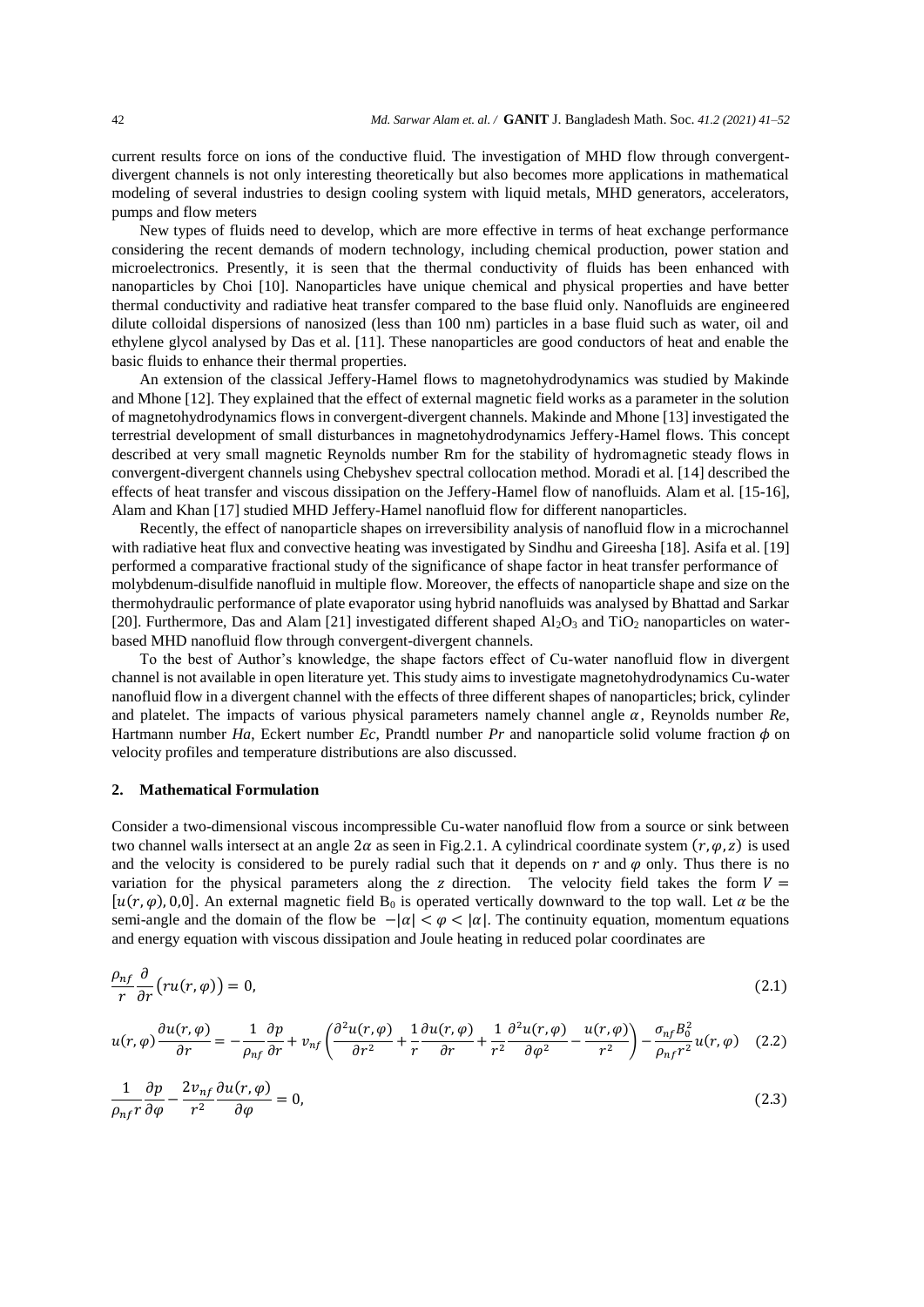*Md. Sarwar Alam et. al. /* **GANIT** J. Bangladesh Math. Soc. *41.2 (2021) 41–52* 43

$$
u(r,\varphi)\frac{\partial \overline{T}(r,\varphi)}{\partial r} = \frac{\kappa_{nf}}{(\rho c_p)_{nf}} \left(\frac{\partial^2 \overline{T}(r,\varphi)}{\partial r^2} + \frac{1}{r} \frac{\partial \overline{T}(r,\varphi)}{\partial r} + \frac{1}{r^2} \frac{\partial^2 \overline{T}(r,\varphi)}{\partial \varphi^2}\right) + \frac{\mu_{nf}}{(\rho c_p)_{nf}} \left(4\left(\frac{\partial u(r,\varphi)}{\partial r}\right)^2 + \frac{1}{r^2} \left(\frac{\partial u(r,\varphi)}{\partial \varphi}\right)^2\right) + \frac{\sigma_{nf} B_0^2}{(\rho c_p)_{nf} r^2} \left(u(r,\varphi)\right)^2 \tag{2.4}
$$

The respective boundary conditions for the problem are as follows

$$
\psi = \frac{Q}{2}, \frac{\partial \psi}{\partial \varphi} = 0 \text{ at } \varphi = \pm \alpha
$$
  

$$
\overline{T} = T_h \text{ at } \varphi = \alpha \text{ and } \overline{T} = T_c \text{ at } \varphi = -\alpha
$$
 (2.5)

where  $\psi = \psi(r, \varphi)$  be the stream function and  $\frac{\partial \psi}{\partial \varphi} = ur$ . The volumetric flow rate through the channel is defined by

$$
Q = \int_{-\alpha}^{\alpha} u r d\varphi \tag{2.6}
$$

Since the flow is symmetrically radial, i.e.  $v = 0$ . Here,  $B_0$  is the electromagnetic induction, u is the velocity along radial direction and  $p$  is the fluid pressure. The effective density  $\rho_{nf}$ , the effective dynamic viscosity  $\mu_{nf}$ , the electrical conductivity  $\sigma_{nf}$  and the kinematic viscosity  $v_{nf}$  of the nanofluid are given as.

$$
\rho_{nf} = \rho_f (1 - \phi) + \rho_s \phi, \qquad \mu_{nf} = \frac{\mu_f}{(1 - \phi)^{2.5}}, \qquad \nu_{nf} = \frac{\mu_{nf}}{\rho_{nf}},
$$

$$
\frac{\sigma_{nf}}{\sigma_f} = 1 + \left[ 3\left(\frac{\sigma_s}{\sigma_f} - 1\right) \phi / \left( \left(\frac{\sigma_s}{\sigma_f} + 2\right) - \left(\frac{\sigma_s}{\sigma_f} - 1\right) \phi \right) \right]
$$
(2.7)



Fig. 2.1: Geometry of the Problem

The corresponding effective thermal conductivity and heat capacity of nanofluid are

$$
\kappa_{nf} = \kappa_f \frac{\kappa_s + (m+1)\kappa_f - (m+1)(\kappa_f - \kappa_s)\phi}{\kappa_s + (m+1)\kappa_f + (\kappa_f - \kappa_s)\phi},
$$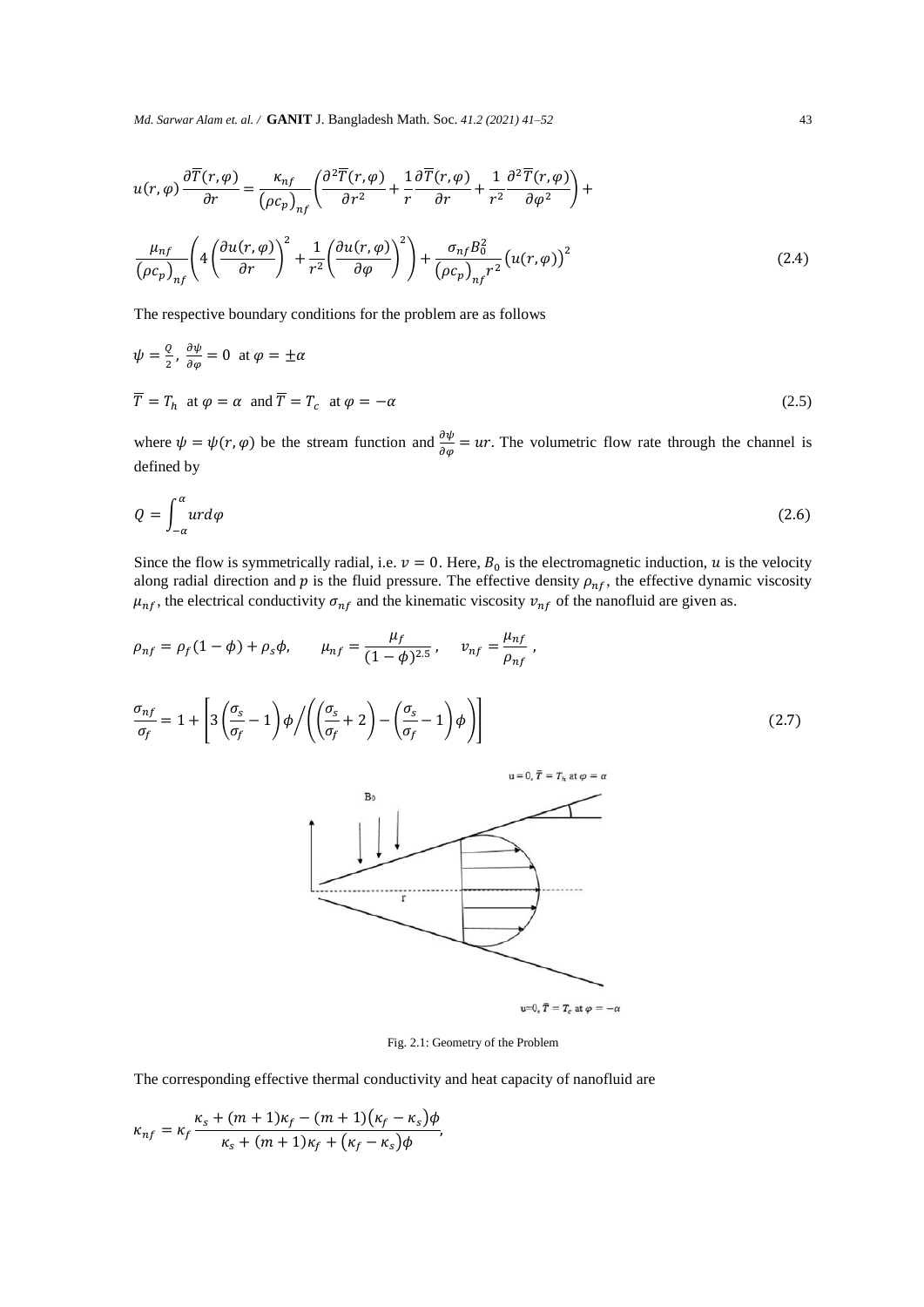$$
(\rho c_p)_{nf} = (1 - \phi)(\rho c_p)_f + \phi(\rho c_p)_s \tag{2.8}
$$

Here,  $\phi$  is the nanoparticles solid volume fraction and  $m$  is the shape factor. The thermophysical properties of water and Cu- nanoparticles as Das et al. [22] are presented in Table 2.1.

| Physical properties | Water | Cu                   |
|---------------------|-------|----------------------|
| $\rho(kg/m^3)$      | 997.1 | 8933                 |
| $c_P(J/kgK)$        | 4179  | 385                  |
| $\kappa(W/mK)$      | 0.613 | 401                  |
| $\sigma(\Omega m)$  | 0.05  | $5.96 \times 10^{7}$ |

Table 2.1: Thermophysical properties of water and Cu-nanoparticles.

The sphericity and shape factor of Cu-nanoparticles are shown in Table 2.2. As it necessitates  $Q \ge 0$ , then the flow is diverging from a source at  $r = 0$  for  $\alpha > 0$ .

The dimensionless variable  $\eta$  is introduced as,

$$
\eta = \frac{\varphi}{\alpha}
$$

 $\overline{a}$  $\overline{a}$ 

Then the dimensionless stream function and temperature are defined by

$$
F(\eta) = \frac{2 \psi(\varphi)}{Q}, \theta(\eta) = \frac{\overline{T} - T_c}{T_h - T_c}
$$
\n(2.9)

Table 2.2: Sphericity and shape factor of Cu-nanoparticles [23-25].

| Nanoparticle shapes | Aspect ratio | Sphericity | Shape factor |
|---------------------|--------------|------------|--------------|
| Platelet            | 1:1/18       | 0.52       | 5.7          |
| Cylinder            | 1:8          | 0.62       | 4.9          |
| <b>Brick</b>        | 1:1:1        | 0.81       | 3.7          |

The pressure term  $p$  is eliminated from equations (2.2) and (2.3) by using equation (2.9). The non-dimensional ordinary differential equations of steam function and temperature profile are reduced to the following form

$$
F^{(iv)} + 2\alpha \operatorname{Re} A (1 - \phi)^{2.5} F' F'' + (4 - (1 - \phi)^{2.5} D \operatorname{Ha}^2) \alpha^2 F'' = 0, \tag{2.10}
$$

$$
\theta'' + \frac{B\ Ec\ Pr}{C(1-\phi)^{2.5}} \left[ 4\alpha^2 F'^2 + (F'')^2 + (1-\phi)^{2.5} \ D\ Ha^2 \ \alpha^2 F'^2 \right] = 0,
$$
\n(2.11)

Here, prime denotes the differentiation with respect to  $\eta$ . The similarity transforms reduce the boundary conditions as follows:

$$
F = 1, F' = 0, \theta = 1 \text{ at } \eta = 1
$$
  

$$
F = -1, F' = 0, \theta = 0 \text{ at } \eta = -1
$$
 (2.12)

Where,  $Re = \frac{Q}{2m}$  $rac{Q}{2v_f}$  is Reynolds number,  $Pr = \frac{(\mu c_p)_f}{\kappa_f}$  $\frac{c_p}{\kappa_f}$  is Prandtl number,  $Ec = \frac{U_{max}^2}{(c_p)_f}$  $\frac{\sigma_{max}}{(c_p)_f T_h}$  is the Eckert number,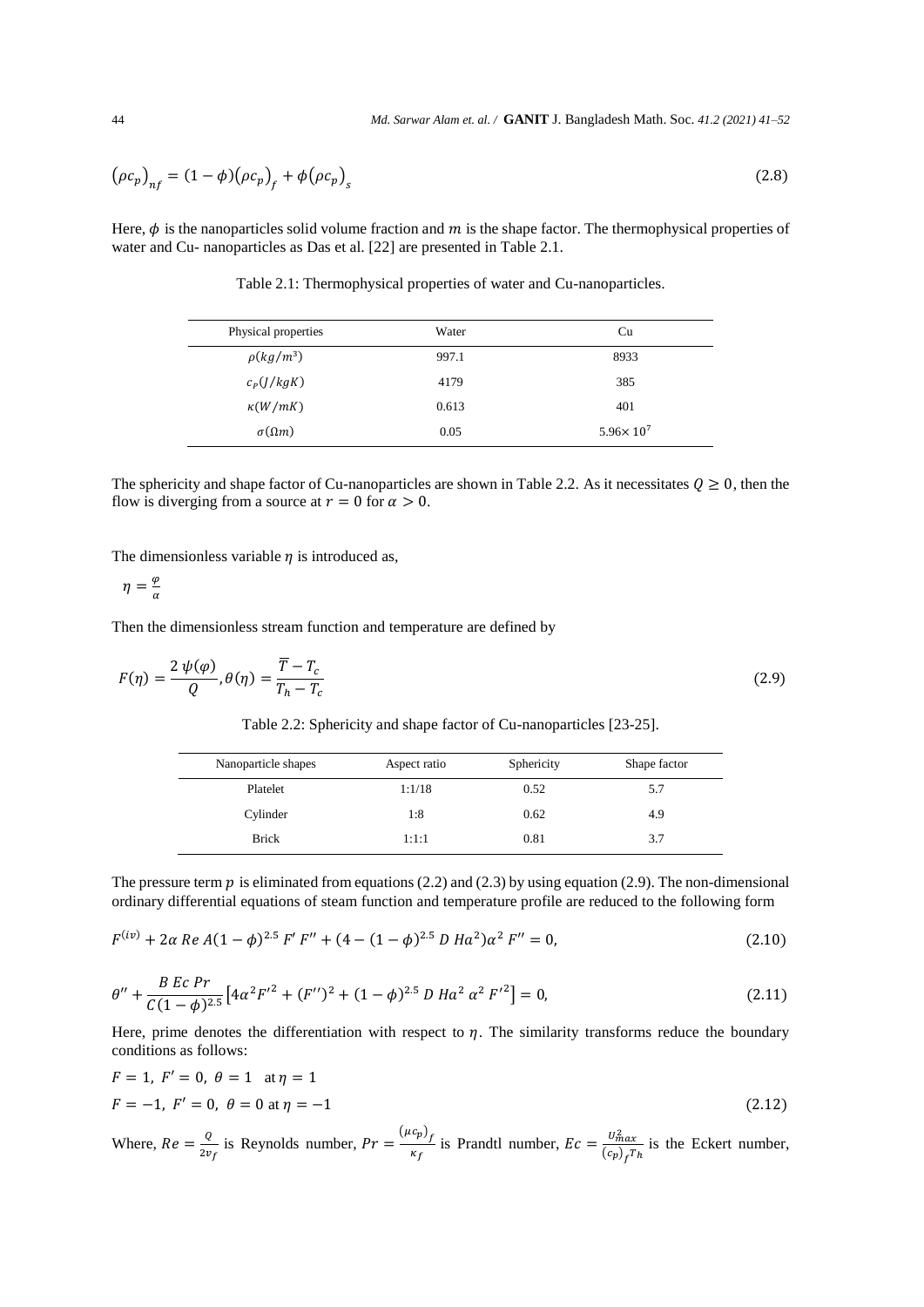$Ha^{2} = \frac{\sigma_{f}B_{0}^{2}}{2\pi}$  $\frac{\partial f \nu_0}{\partial f}$  is square of Hartmann number and  $\alpha$  is the channel angle. Moreover,

$$
A = (1 - \phi) + \frac{\rho_s}{\rho_f} \phi, \qquad B = (1 - \phi) + \frac{(\rho c_p)_s}{(\rho c_p)_f} \phi,
$$
  

$$
C = \frac{\kappa_s + (m + 1)\kappa_f - (m + 1)(\kappa_f - \kappa_s)\phi}{\kappa_s + (m + 1)\kappa_f + (\kappa_f - \kappa_s)\phi},
$$
  

$$
D = 1 + \left[3\left(\frac{\sigma_s}{\sigma_f} - 1\right)\phi / \left(\left(\frac{\sigma_s}{\sigma_f} + 2\right) - \left(\frac{\sigma_s}{\sigma_f} - 1\right)\phi\right)\right]
$$
 are the constants.

#### **3. Series Analysis**

The non-linear differential equations (2.10) and (2.11) are solved for stream function and temperature profile. To solve equations (2.10) and (2.11), the power series expansions are assumed in terms of the parameter  $\alpha$  as follows:

$$
F(\eta) = \sum_{i=0}^{\infty} F_i(\eta) \alpha^i, \ \theta(\eta) = \sum_{i=0}^{\infty} \theta_i(\eta) \alpha^i, \ \text{as } |\alpha| < 1 \tag{3.1}
$$

By substituting the equation (3.1) into equations (2.10) and (2.11) along with the boundary conditions (2.12) and then equating the coefficient of power of  $\alpha$ .

Order zero $(\alpha^0)$ :

$$
F_0^{(iv)} = 0, \quad \theta_0'' + \frac{B\ Ec\ Pr}{C(1-\phi)^{2.5}} (F_0'')^2 = 0 \tag{3.2}
$$

$$
F_0 = 1, F'_0 = 0, \theta_0 = 1 \quad at \eta = 1 \tag{3.3}
$$

$$
F_0 = -1, F'_0 = 0, \theta_0 = 0 \text{ at } \eta = -1 \tag{3.4}
$$

Order one $(\alpha^1)$ :

$$
F_1^{(iv)} + 2 \Re A (1 - \phi)^{2.5} F_0' F_0'' = 0, \theta_1'' + \frac{B \ E c \ Pr}{C (1 - \phi)^{2.5}} (2F_0'' F_1'') = 0 \tag{3.5}
$$

$$
F_1 = 0, F_1' = 0, \theta_1 = 0 \text{ at } \eta = 1 \tag{3.6}
$$

$$
F_1 = 0, F_1' = 0, \theta_1 = 0 \text{ at } \eta = -1 \tag{3.7}
$$

The first 13 coefficients of the series for stream function  $F(\eta)$  and temperature  $\theta(\eta)$  have been calculated using algebraic programming language MAPLE. The first few coefficients of the series for  $F(\eta)$  and  $\theta(\eta)$  in terms of  $\alpha$ ,  $Re$ ,  $Ha$ ,  $Ec$ ,  $Pr$ ,  $\phi$ ,  $A$ ,  $B$ ,  $C$ ,  $D$  are as follows:

 $F(\eta; \alpha, Re, Ha, \varphi, A, D) = \frac{3}{2}$  $rac{3}{2}\eta - \frac{1}{2}$  $rac{1}{2}\eta^3 - \frac{3}{28}$  $\frac{3}{280}$  Re A(1 − φ)<sup>(5/2)</sup> $η(η<sup>2</sup> – 5)(η – 1)<sup>2</sup>(η + 1)<sup>2</sup>α + ($ <sub>431:</sub>  $\frac{1}{431200}\eta(\eta 1)^2(\eta + 1)^2(43120 + 14375 \text{ Re}^2 \text{ } A^2 \text{ } \phi^4 + 28750 \text{ Re}^2 \text{ } A^2 \text{ } \phi^2 - 2875 \text{ Re}^2 \text{ } A^2 \text{ } \phi^5) - 14375 \text{ Re}^2 \text{ } A^2 \text{ } \phi -$ 28750 Re $^2$  A $^2$   $\phi^3$   $-$  98 $\eta^6$  Re $^2$  A $^2$   $-$  2472  $\eta^2$  Re $^2$  A $^2$   $+$  954  $\eta^4$  Re $^2$  A $^2$   $-$  10780 $\sqrt{1-\phi}$  D Ha $^2$   $4795\,\eta^4$  Re<sup>2</sup> A<sup>2</sup>  $\phi$  +  $4795\,\eta^4$  Re<sup>2</sup> A<sup>2</sup>  $\phi^4$  +  $9590\,\eta^4$  Re<sup>2</sup> A<sup>2</sup>  $\phi^2$  –  $9590\,\eta^4$  Re<sup>2</sup> A<sup>2</sup>  $\phi^3$  + 98  $\eta^6$  Re<sup>2</sup> A<sup>2</sup>  $\phi^5$  + 490  $\eta^6$  Re<sup>2</sup> A<sup>2</sup>  $\phi^5$  – 980  $\eta^6$  Re<sup>2</sup> A<sup>2</sup>  $\phi^2$  + 980  $\eta^6$  Re<sup>2</sup> A<sup>2</sup>  $\phi^3$  – 490  $\eta^6$  Re<sup>2</sup> A<sup>2</sup>  $\phi^4$  – 959  $\eta$ <sup>4</sup> Re<sup>2</sup> A<sup>2</sup>  $\phi$ <sup>5</sup> + 2472  $\eta$ <sup>2</sup> Re<sup>2</sup> A<sup>2</sup>  $\phi$ <sup>5</sup> – 24720  $\eta$ <sup>2</sup> Re<sup>2</sup> A<sup>2</sup>  $\phi$ <sup>2</sup> + 24720  $\eta$ <sup>2</sup>Re<sup>2</sup> A<sup>2</sup>  $\phi$ <sup>3</sup> – 12360 η<sup>2</sup> Re<sup>2</sup> A<sup>2</sup> φ<sup>4</sup> + 12360 η<sup>2</sup> Re<sup>2</sup> A<sup>2</sup> φ + 21560  $\sqrt{1-\phi}$  D Ha<sup>2</sup> φ - 10780  $\sqrt{1-\phi}$  D Ha<sup>2</sup> φ<sup>2</sup>) α<sup>2</sup> +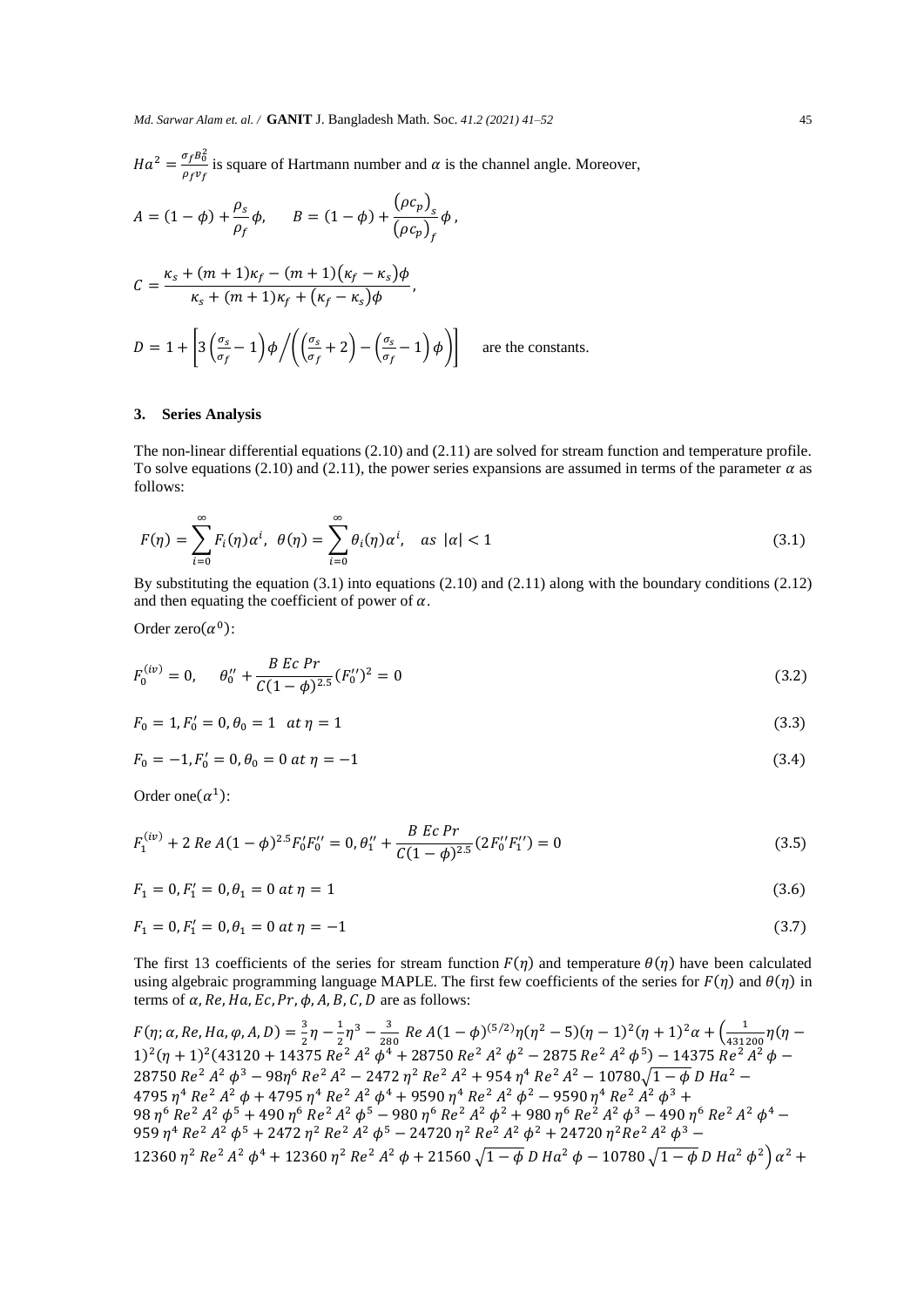46 *Md. Sarwar Alam et. al. /* **GANIT** J. Bangladesh Math. Soc. *41.2 (2021) 41–52*

$$
O(\alpha^3) + \dots \tag{3.8}
$$

$$
\theta(\eta; \alpha, Re, Ha, \phi, Ec, Pr, A, B, C, D) = -\frac{1}{4c(1-\phi)^{(5/2)}}(1+\eta)\left(3B\ Ec\ Pr\ \eta^3 - 3B\ Ec\ Pr\ \eta^2 + 3B\ Ec\ Pr\ \eta - 2C\ (1-\phi)^{(5/2)} - 3B\ Ec\ Pr\right) - \frac{3}{560\ C}B\ Ec\ Pr\ Re\ A(9\eta^4 - 38\eta^2 - 19)\ (\eta - 1)^2(\eta + 1)^2\alpha + O(\alpha^2) + \dots \tag{3.9}
$$

#### **4. Numerical Procedure: Hermite-Padé Approximants**

In this present study, a very effective solution method, known as Hermite-Padé approximants, which was first introduced by Padé [26] and Hermite [27] have been applied. In this method, a function is an approximant for the series

$$
S_{N-1}(\alpha) = \sum_{n=0}^{N-1} a_n \alpha^n \qquad \text{as} \qquad |\alpha| < 1 \tag{4.1}
$$

If it shares with S, the similar first few series coefficients for  $|\alpha| < 1$ . Therefore, the simple approximants are the partial sums of the series  $S$ . As soon as this series converges quickly, such polynomial approximants can provide good approximations of the sum.

Consider the  $(d + 1)$  tuple of polynomials, where d is a positive integer,

$$
P_N^{[0]}, P_N^{[1]}, \ldots, P_N^{[d]}
$$

where,  $\deg P_N^{[0]} + \deg P_N^{[1]} + \ldots + \deg P_N^{[d]} + d = N,$  (4.2) is a Hermite-Padé form of these series if

$$
\sum_{i=0}^{d} P_N^{[i]}(\alpha) S_i(\alpha) = O(\alpha^N) \quad \text{as} \quad |\alpha| < 1 \tag{4.3}
$$

Here,  $S_0(\alpha)$ ,  $S_1(\alpha)$ , ...,  $S_d(\alpha)$  may be independent series or different form of a unique series. It requires to find the polynomials  $P_N^{[i]}$  that satisfy the equation (4.2-4.3). These polynomials are fully determined by their coefficients. Thus, the total number of unknowns in equation (4.3) is

$$
\sum_{i=0}^{d} \deg P_N^{[i]} + d + 1 = N + 1 \tag{4.4}
$$

Expanding the left hand side of equation (4.3) in powers of  $\alpha$  and equating the first N equations of the system equal to zero, we get a system of linear homogeneous equations. To compute the coefficients of the Hermite-Padé polynomials, it requires the normalization form, such as

$$
P_N^{[l]}(0) = 1 \text{ for some integer } 0 \le i \le d \tag{4.5}
$$

It is necessary to emphasize that the only input required for the computation of the Hermite-Padé polynomials are the first N coefficients of the series  $S_0(\alpha)$ ,  $S_1(\alpha)$ , ...,  $S_d(\alpha)$ . The equation (4.4) simply ensures that the coefficient matrix associated with the system is square. One approach to construct the Hermite-Padé polynomials is to solve the system of linear equations using any standard method such as Gaussian elimination or Gauss-Jordan elimination.

Drazin and Tourigney [28] approximant is a particular kind of algebraic approximants and Khan [29] introduced High-order differential approximant (HODA) as a special type of differential approximants. Drazin-Tourigney differential approximant is applied to both the series solutions (3.8) and (3.9) to analyse the results. Then, the influence of physical parameters namely channel angle  $\alpha$ , Reynolds number  $Re$ , Hartmann number *Ha*, nanoparticles volume fraction  $\phi$ , Eckert number *Ec* on velocity profiles and temperature distributions with the effect of three different shapes of Cu-nanoparticles is presented in section 5.

 $\overline{a}$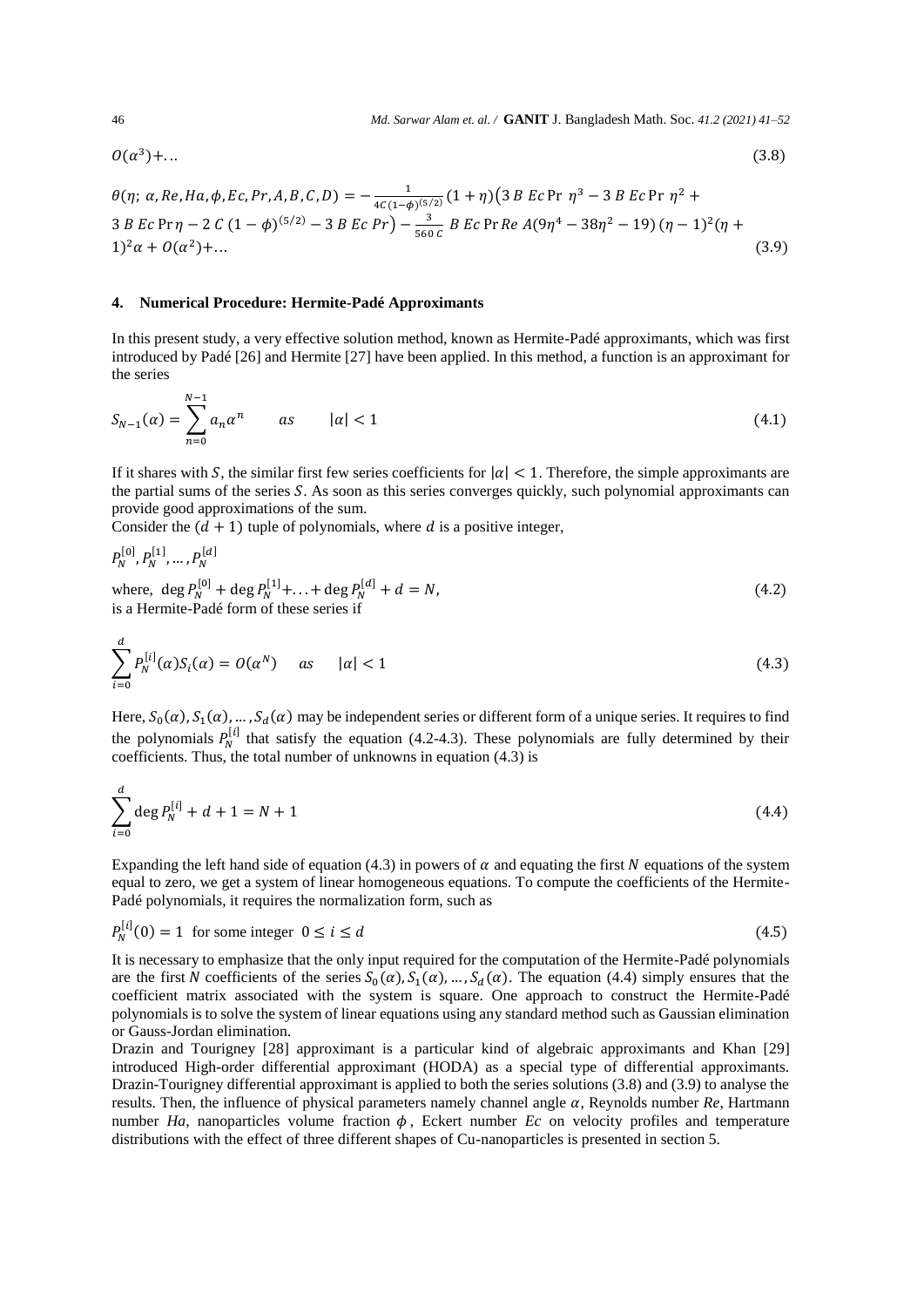#### **5. Results and Discussion**

Three different shapes' effects of nanoparticles such as: brick, cylinder and platelet are analysed on velocity profiles and temperature distributions for varying values of physical parameters such as; nanoparticles solid volume friction  $\phi$ , channel angle  $\alpha$ , Reynolds number Re, Hartmann number Ha, Eckert number Ec and Prandtl number  $Pr$  in the present study.



Fig. 5.1: (a) Velocity Profiles, (b) temperature distributions of Cu –water nanofluid with different values of  $\alpha$  at  $Re = 10$ ,  $Ha = 1$ ,  $\phi =$  $0.05, Pr = 7.1, Ec = 0.1.$ 



Fig. 5.2: (a) Velocity Profiles, (b) temperature distributions of Cu–water nanofluid with different values of Re at  $\alpha = \pi/18$ ,  $Ha =$  $1, \phi = 0.05, Pr = 7.1, Ec = 0.1.$ 

The channel angle effect on the velocity profiles and temperature distributions for Cu-water nanofluid in the divergent channel isshown in Figs. 5.1(a-b). It is observed in Fig. 5.1 (a) that, the velocity around the centerline increases for the rising values of  $\alpha$ . One can also see that the rising values of channel opening  $\alpha$  produces backward flow adjacent to the two walls of the channel. Cu –nanoparticle (at  $\phi = 0.05$ ) accelerate the enhancement of centerline velocities more swiftly and there occurs major backward flow near the walls for large value of  $\alpha = \pi/6$ . It is noticed that if channel opening expands, then exhibited flow generates at the centerline and as a result, a major backward flow raised near the walls for diverging channel. The hypothesis of Fig. 5.1(a) agreed well with those results of Alam et al. [17].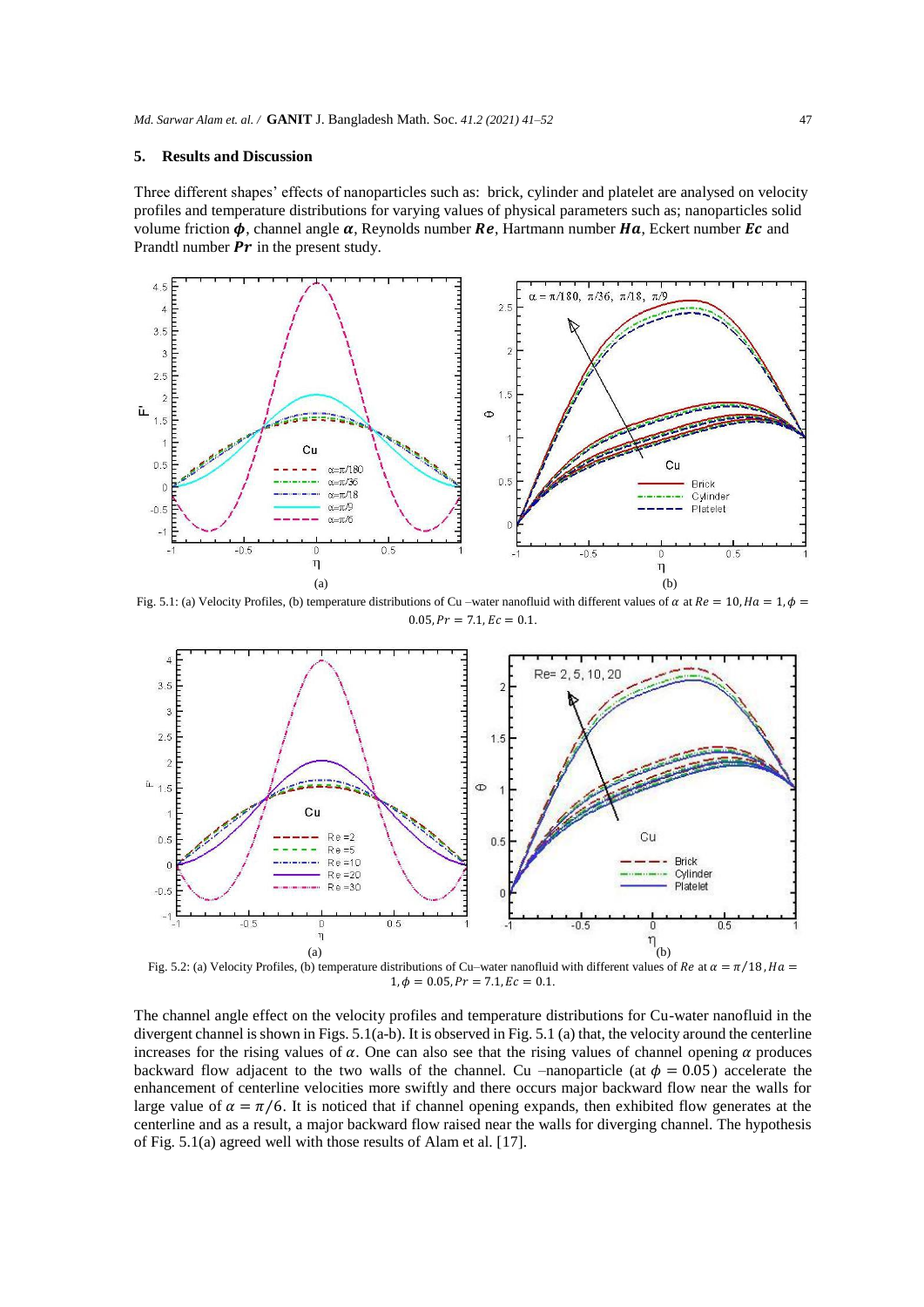

Fig. 5.3: (a) Velocity Profiles, (b) temperature distributions of Cu–water nanofluid with different values of Ha at  $\alpha = \pi/18$ ,  $Re =$  $10, \phi = 0.05, Pr = 7.1, Ec = 0.1.$ 



 $\pi/18$ ,  $Re = 10$ ,  $Ha = 1$ ,  $Ec = 0.1$ ,  $Pr = 7.1$ .

Figure 5.1(b) represents the effect of channel angle  $\alpha$  on temperature profiles. It is noticed that the temperature increases massively around the channel centerline due to the escalating values of channel angle for Cunanoparticles. There is almost negligible change in the temperature of the fluid near the walls of the channel. Figures 5.2(a-b) highlight the velocity profiles and temperature distributions of Cu-water nanofluid for the increment of Reynolds number  $Re$ . It is interestingly observed in Fig. 5.2(a) that the centerline velocity increases when the value of  $Re$  increases, since backward flow arises at the walls. Since Reynolds number is the ratio of momentum forces and the viscous forces. This means that higher values of  $Re$  are due to the stronger momentum forces for Cu –water nanofluid. Due to this reason, these forces generate fully developed flow at centerline and an important reverse flow at the channel walls. For increasing values of  $Re$  on the variations in temperature are portrayed in Fig.  $5.2(b)$ . Since Re is the ratio of momentum forces and viscous forces, it indicates that stronger momentum forces are responsible for rising temperature in divergent channel case. The increasing values of  $\alpha$  and  $\beta$  accelerate the fluid velocity around the channel centerline. These expanded fluid flow produces consistently higher temperature in Figs. 5.1(b) and 5.2(b). It is seen that the brick-shaped nanoparticles have higher temperature followed by cylinder- and platelet- shaped nanoparticles in all incidents.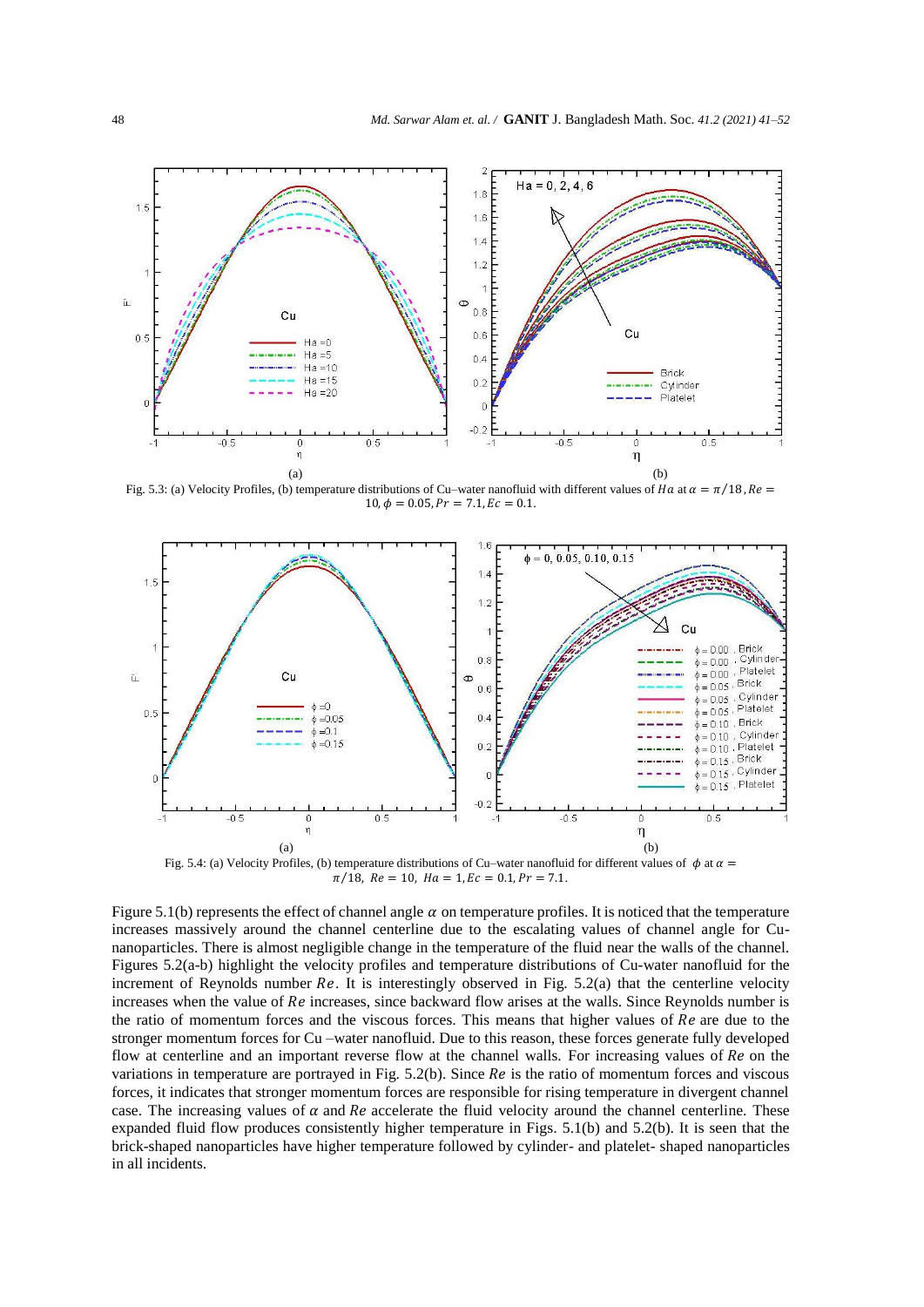For a divergent channel, the effects of increasing Hartmann number  $Ha$  on the velocity profile and temperature distribution are plotted in Figs. 5.3(a-b). The velocity curves show that the rate of alteration is significantly reduced with increase of Hartmann number. The velocity along the centerline ( $-0.5 < \eta < 0.5$ ) reduces for the increasing value of Ha. The velocity decreases near the left wall ( $-1.0 < \eta < -0.5$ ) and right wall  $(0.5 < \eta < 1.0)$  uniformly for the decreasing value of Ha. The variation of Ha leads to the variation of the Lorentz force due to magnetic field. This Lorentz force produces more resistance to the alternation phenomena. Figure 5.3(b) demonstrate the effect of Hartmann number on temperature field for Cu–nanoparticles. The higher values of temperature around channel centerline are observed for rising Hartmann number Ha. Near the walls of the channel, there is almost negligible change in the temperature of the fluid. It can be seen that brick –shaped nanoparticles have higher temperature than cylinder – and platelet –shaped nanoparticles.



Fig. 5.5: Temperature profiles of Cu –nanoparticles for different values of (a) Ec and (b) Pr at  $\alpha = \pi/18$ ,  $\phi = 0.05$ ,  $Re = 10$ ,  $Ha = 1$ .

The effect of solid volume fraction  $\phi$  of Cu -nanoparticles is investigated in the range of  $0 \le \phi \le 0.15$  with  $Ha = 1$  and is displayed in Figs. 5.4(a-b). In Fig. 5.4(a), it is observed that as the solid volume fraction  $\phi$ increases, the velocity increases. The volume fraction  $\phi$  increases when the nanofluids consistency increases and this increasing consistency enhances the fluid flow. For the increasing value of solid volume fraction the velocity expands, but the difference in the velocity is very small. The effects of Cu–nanoparticles solid volume fraction  $\phi$  on temperature distributions with various shape factors are shown in Fig. 5.4(b). It is observed that when the value of  $\phi$  increases, the temperature distribution reduces particularly toward the channel centerline. When  $\phi = 0.00$ , there is almost negligible change in the temperature of the fluid for three different shaped nanoparticles which is consistent.

Table 5.1: Comparison of the solutions for different number of coefficients of stream function  $F$  when  $Re = 10, Ha = 1, \alpha = \pi/18, \emptyset = 0.05$ 

| η      | $N=5$        | $N = 6$      | $N=7$        | $N = 8$      | $N = 9$      | $N = 10$     | $N = 11$     | $N = 12$     | $N = 13$     |
|--------|--------------|--------------|--------------|--------------|--------------|--------------|--------------|--------------|--------------|
| $-1.0$ | $-1.000000$  | $-1.000000$  | $-1.000000$  | $-1.000000$  | $-1.000000$  | $-1.000000$  | $-1.000000$  | $-1.000000$  | $-1.000000$  |
| $-0.8$ | $-0.9571418$ | $-0.9571878$ | $-0.9572025$ | $-0.9572074$ | $-0.9572091$ | $-0.9572096$ | $-0.9572098$ | $-0.9572099$ | $-0.9572099$ |
| $-0.6$ | $-0.8263751$ | $-0.8265170$ | $-0.8265623$ | $-0.8265773$ | $-0.8265824$ | $-0.8265841$ | $-0.8265847$ | $-0.8265850$ | $-0.8265850$ |
| $-0.4$ | $-0.6105530$ | $-0.6107610$ | $-0.6108278$ | $-0.6108499$ | $-0.6108574$ | $-0.6108600$ | $-0.6108609$ | $-0.6108612$ | $-0.6108614$ |
| $-0.2$ | $-0.3251298$ | $-0.3252911$ | $-0.3253434$ | $-0.3253608$ | $-0.3253667$ | $-0.3253688$ | $-0.3253695$ | $-0.3253697$ | $-0.3253698$ |
| 0.0    | 0.0000000    | 0.0000000    | 0.0000000    | 0.0000000    | 0.0000000    | 0.0000000    | 0.0000000    | 0.0000000    | 0.0000000    |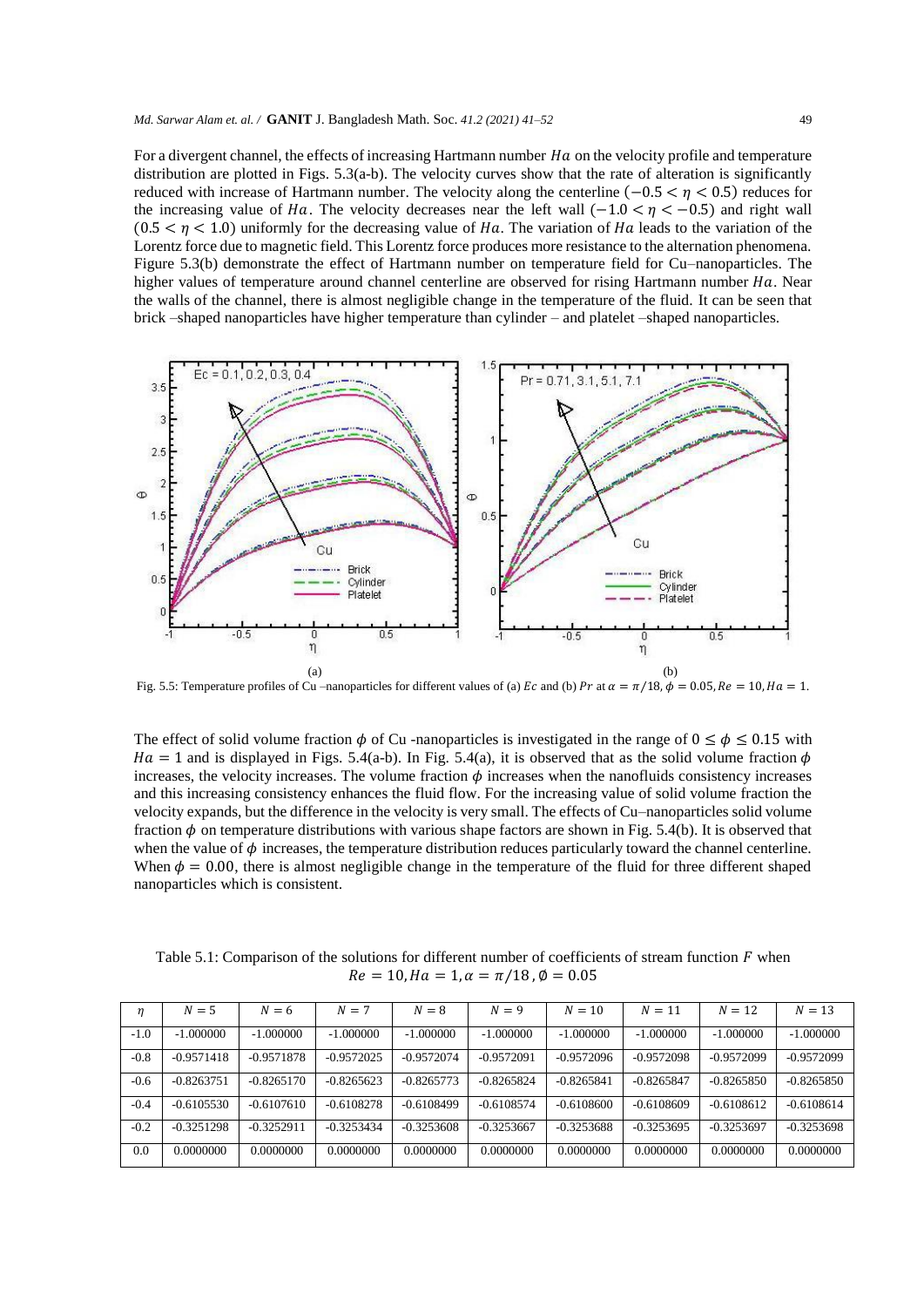| 0.2      | 0.3251298 | 0.3252911 | 0.3253434 | 0.3253608 | 0.3253667 | 0.3253688 | 0.3253695 | 0.3253697 | 0.3253698 |
|----------|-----------|-----------|-----------|-----------|-----------|-----------|-----------|-----------|-----------|
| 0.4      | 0.6105530 | 0.6107610 | 0.6108278 | 0.6108499 | 0.6108574 | 0.6108600 | 0.6108609 | 0.6108612 | 0.6108614 |
| 0.6      | 0.8263751 | 0.8265170 | 0.8265623 | 0.8265773 | 0.8265824 | 0.8265841 | 0.8265847 | 0.8265850 | 0.8265850 |
| $_{0.8}$ | 0.9571418 | 0.9571878 | 0.9572025 | 0.9572074 | 0.9572091 | 0.9572096 | 0.9572098 | 0.9572099 | 0.9572099 |
| 1.0      | .0000000  | .0000000  | 1.0000000 | .0000000  | .0000000  | 1.0000000 | 0000000   | 0000000   | 0000000   |

For other values of  $\phi$ , the brick-shaped nanoparticles have highest temperature values compared to cylindershaped and platelet-shaped nanoparticles. The effect of Eckert number,  $Ec$  on temperature field for Cu – nanoparticles within the channel is discussed in Fig. 5.5(a). We know that Eckert number is the ratio of the square of maximum velocity and specific heat. As a result, it is found from Fig. 5.5(a) that the temperature increases at this region and the fluid flow rate along the centerline becomes faster for increasing values of Eckert number. The effect due to the dissipation term in energy equation is defined by Eckert number. From this figure, it can also be verified that due to the stronger viscous forces, the temperature of the fluid rises in divergent channel. Variations of Prandtl number,  $Pr$  on temperature profiles are plotted in Fig. 5.5(b) for Cunanoparticles. Rise in temperature for higher values of Prandtl number is observed for Cu–nanoparticles. Prandtl number is the ratio of viscous force and thermal force. Increase of viscosity is responsible for the increasing values of  $Pr$ . Thus, the increasing value of temperature distribution of the fluid is seen close to the centerline of the channel. Table 5.1 represents the comparative values of stream function for different numbers of coefficients of the solution (3.8). It is observed that if the number of coefficients in the solution increases from

 $N = 5$  to  $N = 13$ , the values of stream function F increase gradually and uniformly for all values of  $\eta$ .

#### **6. Conclusions**

This paper has studied magnetohydrodynamics (MHD) Cu-water nanofluid flow in a divergent channel with the effects of three different shapes of nanoparticles. The influences of different flow parameters on the velocity field and temperature distribution are extensively analysed. The three shapes of nanoparticles are brick, cylinder and platelet –shaped. The major conclusions of this work are as follows:

- $\triangleright$  The increasing values of  $\alpha$  and  $Re$  speed up the fluid velocity around the channel centerline and these developd flow produce higher temperature values in this region.
- $\triangleright$  The fluid velocity lessens while the temperature increases near the channel centerline at greater values of Hartmann number. Besides, fluid flow close the two walls increases as  $Ha$ increases.
- $\triangleright$  The velocity profile rises however the temperature reduces for escalating values of the nanoparticles volume fraction.
- $\triangleright$  As the values of Eckert number and Prandtl number increased, the temperature distributions around the channel centerline become higher.
- $\triangleright$  The temperature field inside the channel affected significantly by the nanoparticles shape factors. Brick-shaped nanoparticles have larger temperature values than the cylinder-shaped and platelet-shaped nanoparticles.

#### **Acknowledgements**

This work is done within the framework of the Master's program of the second author under Department of Mathematics, Jagannath University, Dhaka.

### **Funding**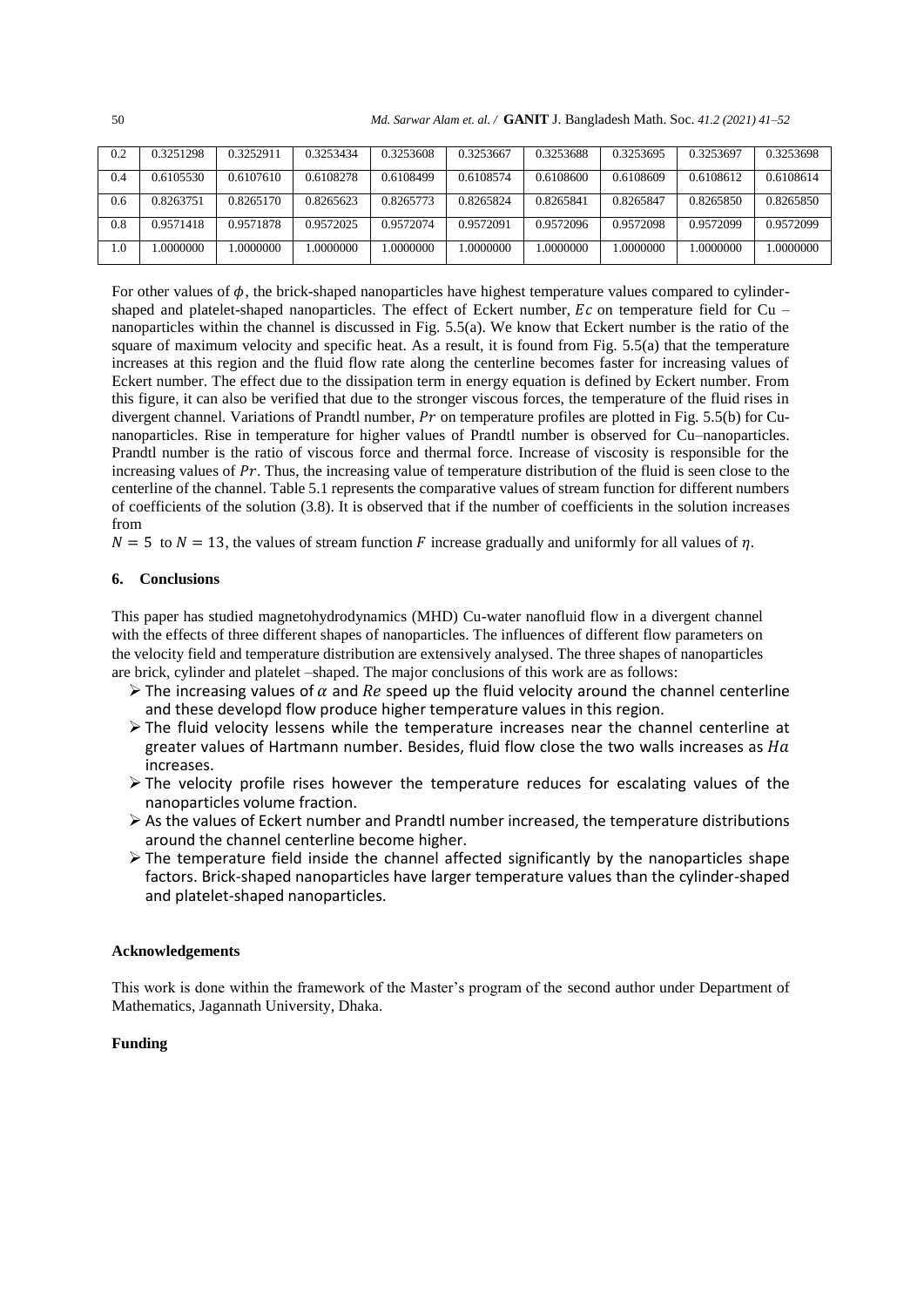Financial support from the National Science and Technology (NST) scholarship is acknowledged.

#### **References**

[1] G. B. Jeffery, A viscous fluid of the two dimensional steady motion, *Philosophical Magazine*, 6: 455- 465(1915).

- [2] G. Hamel, Spiralfo ̈rmige Bewgungen Za ̈her Flu ̈ssigkeiten, *Jahresbericht der Deutschen Math Vereinigung*, 25: 34-60(1916).
- [3] Batchelor, K., An introduction to fluid dynamics, Cambridge University Press, Cambridge (1916).
- [4] Q. Esmaili, A. Ramiar, E. Alizadeh and D. D. Ganji, An approximation of the analytical solution of the Jeffery-Hamel flow by decomposition method, *Physics Letters A*, 372: 3434-3439 (2008).
- [5] R. Sadri, Channel entrance flow. Doctor of Philosophy thesis, Department of Mechanical Engineering, University of Western Ontario (1997).
- [6] M. Hamadiche, J. Scott and D. Jeandel, Temporal stability of Jeffery-Hamel flow, *Journal of Fluid Mechanics,* 268: 71 – 88 (1996).
- [7] L. Rosenhead, The steady two-dimensional radial flow of viscous fluid between two inclined plane walls, *Proceedings of the Royal Society A*, 175:436 – 467 (1940).
- [8] Goldstein, S., Modern developments in fluid mechanics, Clarendon Press: Oxford (1938).
- [9] Makinde, O. D., Steady flow in a linearly diverging asymmetrical channel, *Computer Assisted Mechanical and Engineering Sciences*, 4: 157-165 (1997).
- [10] S. U. S. Choi, Enhancing thermal conductivity of fluids with nanoparticles, *In proceeding of the 1995 ASME International Mechanical Engineering Congress and Exposition*, 66: 99-105 (1995).
- [11] S. K. Das, S. U. S. Choi and W. YU. T. Pradeep, New York: Nanofluids: Science and Technology (2007).
- [12] O. D. Makinde and P. Y. Mhone, Hermite-Pade<sup>'</sup> Approximation approach to Hydromagnetic flows in convergent-divergent channels, *Applied Mathematics and Computation*, 181: 966-972 (2006).
- [13] O. D. Makinde and P. Y. Mhone, Temporal stability of small disturbances in MHD Jeffery-Hamel flows, *Computers and Mathematics with Applications*, 53: 128-136 (2007).
- [14] A. Moradi, A. Alsaedi and T. Hayat, Investigation of heat transfer and viscous dissipation effects on the Jeffery-Hamel flow of nanofluids, *Thermal Science*, 19: 563-578 (2015).
- [15] Md. S. Alam, M. A. H. Khan and M. A. Alim, Magnetohydrodynamic Stability of Jeffery-Hamel Flow using Different Nanoparticles, *Journal of Applied Fluid Mechanics*, 9: 899-908 (2016).
- [16] Md. S. Alam, O. D. Makinde and M. A. H. Khan, Instability of variable thermal conductivity magnetohydrodynamic nanofluid flow in a vertical porous channel of varying width, *Defect and Diffusion Forum*, 378: 85 – 101 (2017).
- [17] Md. S. Alam and M. A. H. Khan, Analysis of Magnetohydrodynamic Jeffery- Hamel flow with nanoparticle by Hermite- Padé approximation technique, *International Journal of Engineering Transaction A*, 28: 599 – 607 (2015).
- [18] S. Sindhu and B. J. Gireesha, Effect of nanoparticle shapes on irreversibility analysis of nanofluid in a microchannel with individual effects of radiative heat flux, velocity slip and convective heating, *Heat Transfer*, 50: 876-892 (2021).
- [19] Asifa, T. Anwar, P. Kumam, Z. Shah and K. Sitthithakerngkiet, Significance of shape factor in heat transfer performance of molybdenum-disulfide nanofluid in multiple flow situations; A comparative fractional study, *Molecules*, 26: 3711 (2021).
- [20] A. Bhattad and J. Sarkar, Effects of nanoparticle shape and size on the thermohydraulic performance of plate evaporator using hybrid nanofluids, *Journal of Thermal Analysis and Calorimetry*, 143: 767–779 (2021).
- [21] A. C. Das and M. S. Alam, Effect of various shaped  $Al_2O_3$  and TiO<sub>2</sub> nanoparticles on water-based MHD nanofluid flow through convergent-divergent channels, Science & Technology Asia, 26(2): 1-15, (2021).
- [22] S. K. Das, S. U. S. Choi and H. E. Patel, Heat transfer in nanofluids- a review, *Heat Transfer Engineering*, 27(10): 3-19 (2006).
- [23] R. Ellahi, M. Hassan and A. Zeeshan, Shape effects of nanosize particles in Cu-H2O nanofluid on entropy generation, *International Journal of Heat Mass Transfer*, 81: 449-456 (2015).
- [24] N. Sher Akber and A.W. Butt, Ferromagnetic effects for peristaltic flow of Cu-water nanofluid for different shapes of nanosize particles, *Applied Nanoscience*, Epub Ahead of Print 28 March (2015). DOI: 10.007/s13204-015-0430-x.